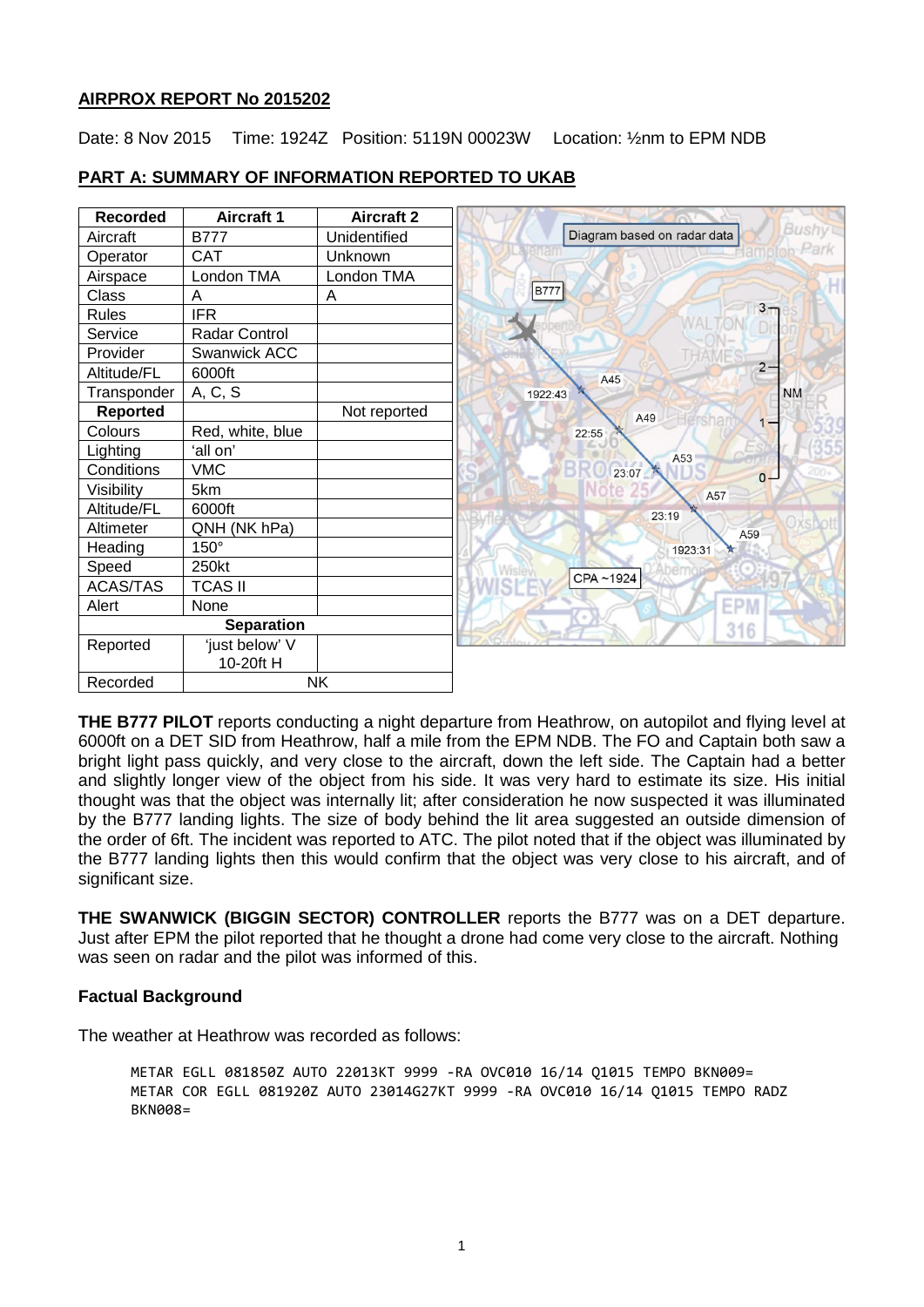## **Analysis and Investigation**

### **UKAB Secretariat**

Sunset at Heathrow occurred at 1623 and Evening Civil Twilight ended just before 1659.

The Air Navigation Order 2009 (as amended), Article [1](#page-1-0)38<sup>1</sup> states:

'A person must not recklessly or negligently cause or permit an aircraft to endanger any person or property.'

Article 166, paragraphs 2, 3 and 4 state:

'(2) The person in charge of a small unmanned aircraft may only fly the aircraft if reasonably satisfied that the flight can safely be made.

(3) The person in charge of a small unmanned aircraft must maintain direct, unaided visual contact with the aircraft sufficient to monitor its flight path in relation to other aircraft, persons, vehicles, vessels and structures for the purpose of avoiding collisions.'

(4) The person in charge of a small unmanned aircraft which has a mass of more than 7kg excluding its fuel but including any articles or equipment installed in or attached to the aircraft at the commencement of its flight, must not fly the aircraft

(a) in Class A, C, D or E airspace unless the permission of the appropriate air traffic control unit has been obtained;

(b) within an aerodrome traffic zone …; or

(c) at a height of more than 400 feet above the surface unless it is flying in airspace described in sub-paragraph (a) or (b) and in accordance with the requirements for that airspace.'

A CAA web site<sup>[2](#page-1-1)</sup> provides information and quidance associated with the operation of Unmanned Aircraft Systems (UASs) and Unmanned Aerial Vehicles (UAVs).

Additionally, the CAA has published a UAV Safety Notice<sup>[3](#page-1-2)</sup> which states the responsibilities for flying unmanned aircraft. This includes:

'You are responsible for avoiding collisions with other people or objects - including aircraft. Do not fly your unmanned aircraft in any way that could endanger people or property. It is illegal to fly your unmanned aircraft over a congested area (streets, towns and cities). …, stay well clear of airports and airfields'.

#### **Summary**

An Airprox was reported when a B777 and an unidentified object flew into proximity at about 1924 on Sunday  $8<sup>th</sup>$  November 2015. The B777 pilot was operating under IFR in VMC, in receipt of a Radar Control Service from Swanwick (Biggin Sector).

#### **PART B: SUMMARY OF THE BOARD'S DISCUSSIONS**

Information available consisted of a report from the B777 pilot, radar photographs/video recordings and a report from the air traffic controller involved.

The Board first debated the likely identity of the object. The reported size would indicate that it was quite large to have been a drone, and that it may instead have been a balloon of some kind. That being said, an accurate assessment of size was at best fraught with error, compounded by the fact that the incident occurred at night. Given that the report did not indicate that the object had rotors or was powered, the Board could not come to a conclusion about its composition. Notwithstanding the

 $\overline{\phantom{a}}$ 

<span id="page-1-0"></span><sup>1</sup> Article 253 of the ANO details which Articles apply to small unmanned aircraft. Article 255 defines 'small unmanned aircraft'. The ANO is available to view at [http://www.legislation.gov.uk.](http://www.legislation.gov.uk/)<br><sup>2</sup> www.caa.co.uk/uas

<span id="page-1-1"></span>

<span id="page-1-2"></span><sup>3</sup> CAP 1202